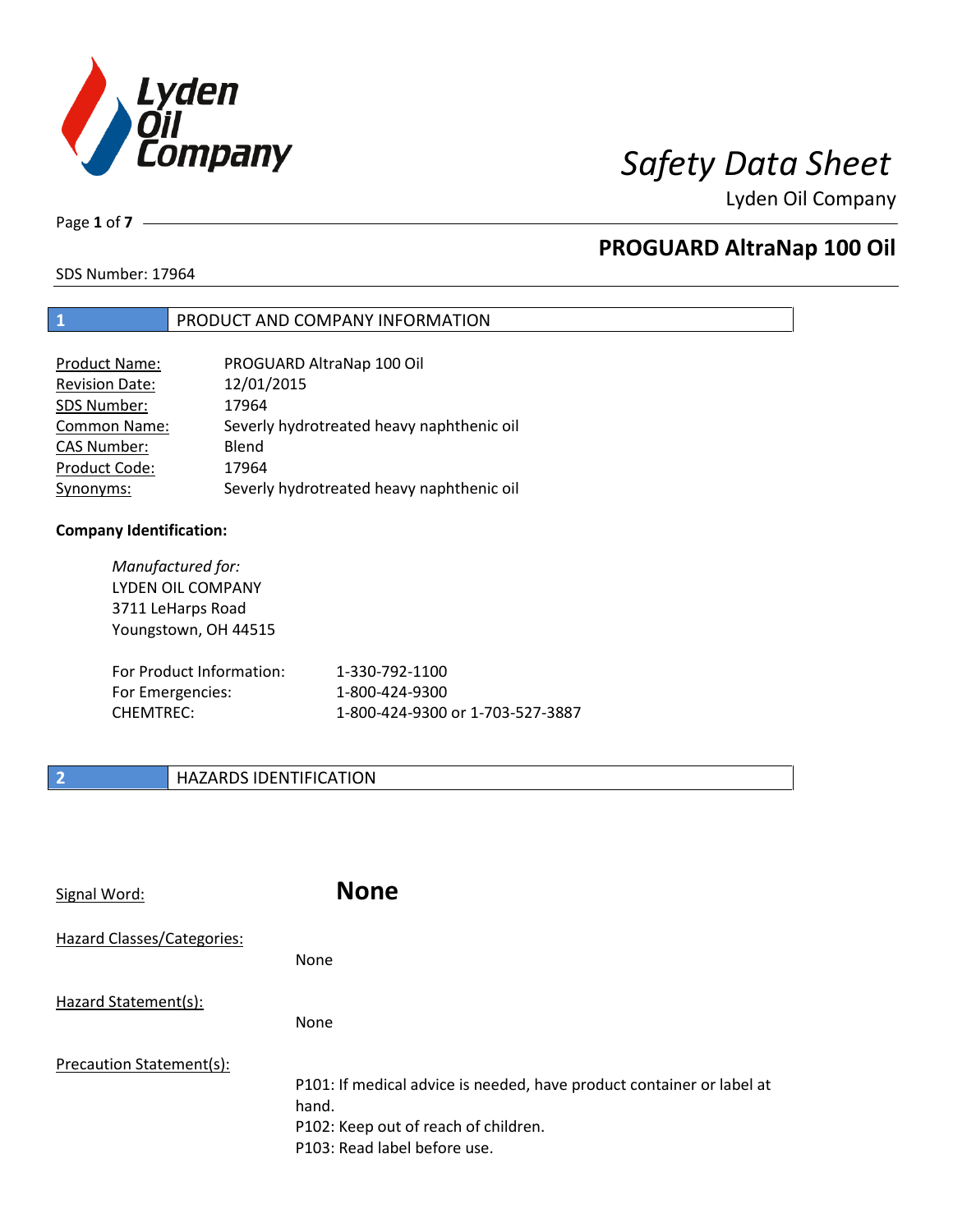

Lyden Oil Company

Page **2** of **7**

# **PROGUARD AltraNap 100 Oil**

SDS Number: 17964

Other Hazard Statement(s):

Repeated exposure may cause skin dryness or cracking.

|  | COMPOSITION / INFORMATION ON INGREDIENTS |  |
|--|------------------------------------------|--|
|--|------------------------------------------|--|

Ingredients:

*Mixture of the substances listed below with nonhazardous additions.*

| <b>Chemical Name</b>                                   | <b>CAS Number</b> | Percentage |
|--------------------------------------------------------|-------------------|------------|
| Distillates (petroleum), hydrotreated heavy naphthenic | 64742-52-5        | 100        |

*\*Any concentration shown as a range is to protect confidentiality or is due to batch variation.*

| $\overline{4}$ | ATACIDFC<br>$\mathbf{r}$<br>N<br>כאחטו<br>. .<br>$\cdots$ |
|----------------|-----------------------------------------------------------|
|                |                                                           |

### Description of First Aid Measures:

| Inhalation:   | If symptoms develop, move victim to fresh air. If symptoms persist,<br>obtain medical attention.             |
|---------------|--------------------------------------------------------------------------------------------------------------|
| Skin Contact: | Wash with soap and water. Remove contaminated clothing and wash                                              |
|               | before reuse. Get medical attention if needed.                                                               |
| Eye Contact:  | Rinse opened eye for several minutes under running water. If<br>symptoms persist, consult medical attention. |
| Ingestion:    |                                                                                                              |
|               | Rinse mouth with water. If symptoms develop, obtain medical<br>attention.                                    |

Symptoms and Effects, both acute and delayed:

No further relevent data available.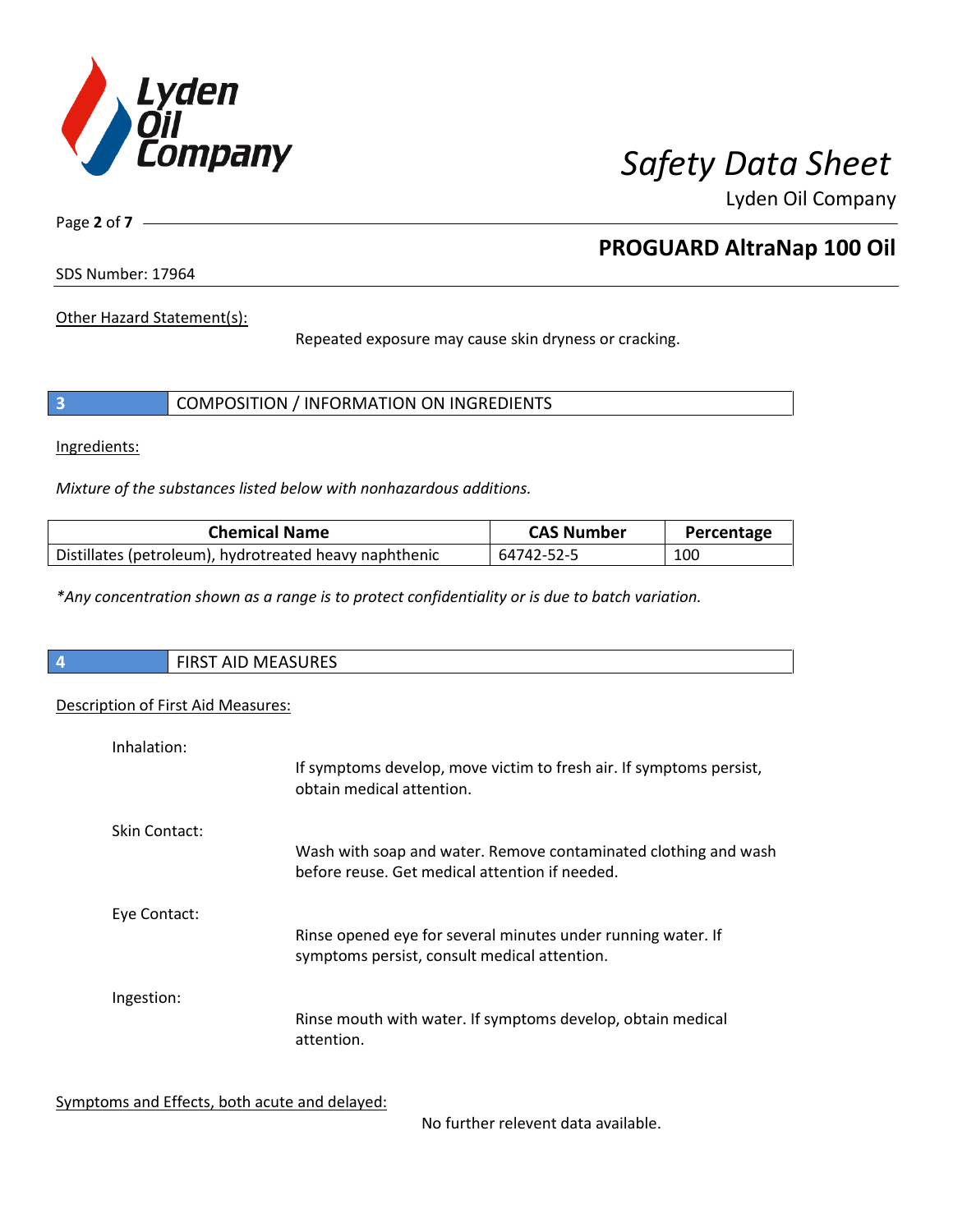

Lyden Oil Company

SDS Number: 17964

Page **3** of **7**

Recommended Actions:

Treat symptomatically. Call a doctor or poison control center for guidance.

| 5<br>FIRE FIGHTING MEASURES               |                                                                                                                                                                                                   |
|-------------------------------------------|---------------------------------------------------------------------------------------------------------------------------------------------------------------------------------------------------|
| Recommended Fire-Extinguishing Equipment: | Use dry powder, foam, or carbon dioxide fire<br>extinguishers. Water may be ineffective in fighting<br>an oil fire unless used by experienced fire fighters.                                      |
| Possible Hazards During a Fire:           | Hazardous combustion products may include: A<br>complex mixture of airborne solid and liquid<br>particulates and gases (smoke). Carbon monoxide.<br>Unidentified organic and inorganic compounds. |
| <b>Recommendations to Firefighters:</b>   | No special measures required.                                                                                                                                                                     |
| 6<br><b>ACCIDENTAL RELEASE MEASURES</b>   |                                                                                                                                                                                                   |
| <b>Personal Precautions:</b>              | Avoid contact with skin, eyes, and clothing.<br>Keep away from sources of ignition.                                                                                                               |
| <b>Emergency Procedures:</b>              | Contain spilled material, collect in suitable and<br>properly labeled containers.                                                                                                                 |
| <b>Environmental Precautions:</b>         | Do not allow to reach sewage system or any water<br>course.<br>Do not allow to enter ground waters.                                                                                               |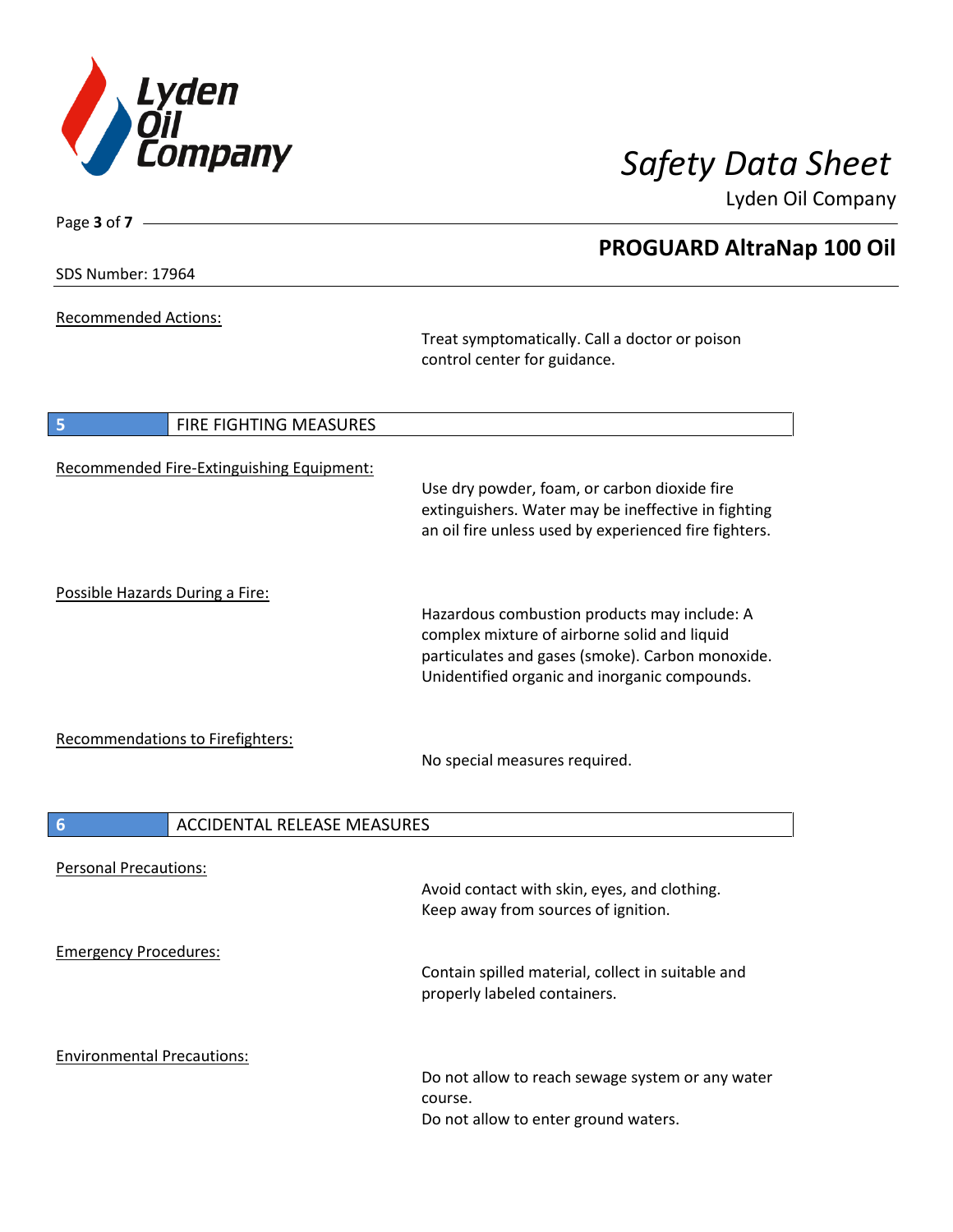

Lyden Oil Company

SDS Number: 17964

Page **4** of **7**

Cleanup Procedures:

Pick up excess with inert absorbant material.

| $\overline{7}$               | <b>HANDLING AND STORAGE</b> |
|------------------------------|-----------------------------|
|                              |                             |
| <b>Handling Precautions:</b> |                             |

Handle with care and avoid spillage on the floor. Do not cut, weld, drill, grind, braze, or solder container.

Storage Requirements:

Keep container tightly sealed. Keep away from sources of ignition.

### **8** EXPOSURE CONTROLS / PERSONAL PROTECTION

### Exposure Limits:

-64742-52-5 Distillates (petroleum), hydrotreated heavy naphthenic (100%):

ACGIH TLV - Short-term value: 10mg/m<sup>3</sup> Long-term value: 5mg/m<sup>3</sup> OSHA PEL – Long-term value: 5mg/m<sup>3</sup>

### Engineering Controls:

All ventilation should be designed in accordance with OSHA standard (29 CFR 1910.94).

Personal Protective Equipment:

Wash hands before breaks and at the end of work. Use safety glasses and gloves.

# **9** PHYSICAL AND CHEMICAL PROPERTIES

Color: Golden Physical State: Liquid

Odor: Data not available Odor Threshold: Data not available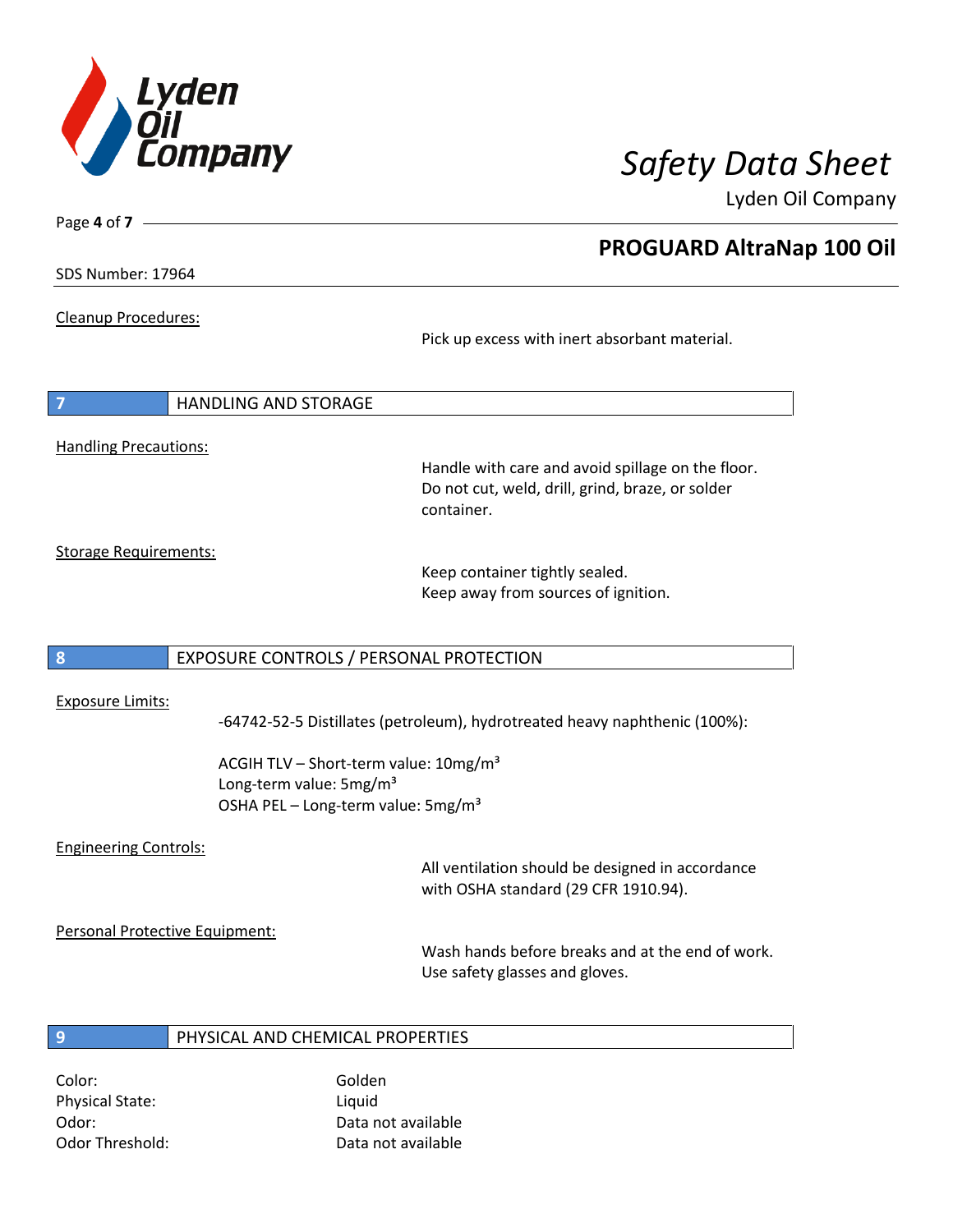

Lyden Oil Company

### SDS Number: 17964

Page **5** of **7**

| pH:                           | Data not available              |
|-------------------------------|---------------------------------|
| <b>Melting Point:</b>         | Data not available              |
| <b>Boiling Point:</b>         | $>425^\circ$ F                  |
| <b>Boiling Range:</b>         | Data not available              |
| Flash Point:                  | 179° C / 354.2° F               |
| Evaporation Rate:             | Data not available              |
| Flammability:                 | Data not available              |
| Flammability Limits:          | Data not available              |
| Vapor Pressure:               | Data not available              |
| Vapor Density:                | Data not available              |
| <b>Relative Density:</b>      | 7.62 pounds per gallon at 60° F |
| Solubilities:                 | Insoluble in water              |
| <b>Partition Coefficient:</b> | Data not available              |
| Auto-Ignition Temperature:    | Data not available              |
| Decomposition Temperature:    | Data not available              |
| Viscosity:                    | Data not available              |
|                               |                                 |

# **10** STABILITY AND REACTIVITY

| Stability:                     | Stable under normal conditions.                                  |
|--------------------------------|------------------------------------------------------------------|
| Reactivity:                    | Not reactive under normal conditions.                            |
| Conditions to Avoid:           |                                                                  |
|                                | Extreme temperature, sparks, open flame, and<br>direct sunlight. |
| <b>Hazardous Reactions:</b>    | No known hazardous reactions.                                    |
| Incompatible Materials:        | No further relevant information available.                       |
| <b>Decomposition Products:</b> | Hazardous decomposition products are not<br>expected to form.    |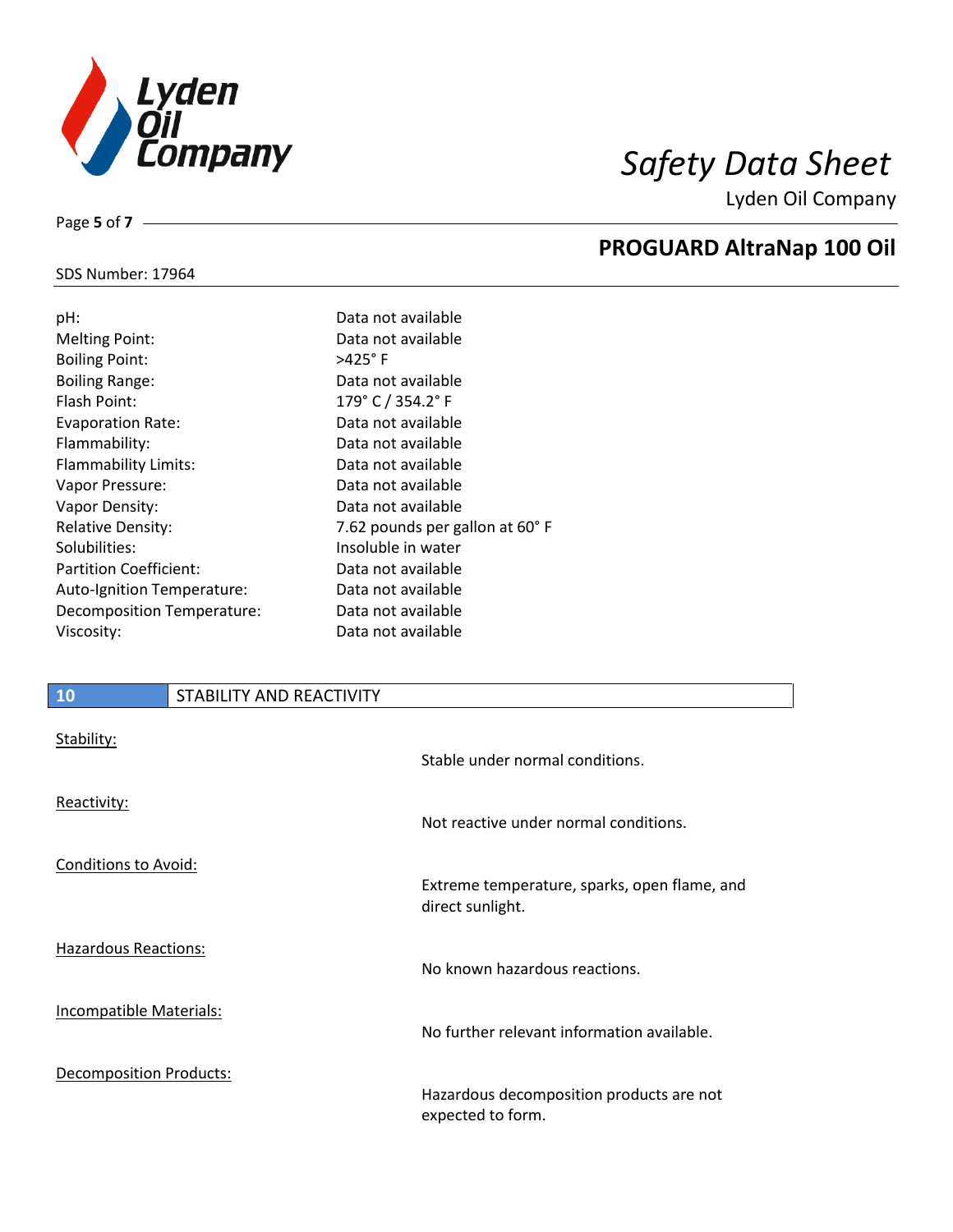

Lyden Oil Company

SDS Number: 17964

| $\boxed{11}$<br><b>TOXICOLOGICAL INFORMATION</b>                                   |                                                                                                  |  |
|------------------------------------------------------------------------------------|--------------------------------------------------------------------------------------------------|--|
| Routes of Exposure:                                                                | Skin and eye contact are the primary routes of<br>exposure although exposure may occur following |  |
| <b>Exposure Effects:</b>                                                           | accidental ingestion.<br>Repeated skin contact may cause dermatitis or an<br>oil acne.           |  |
| <b>Measures of Toxicity:</b>                                                       | No test data available.                                                                          |  |
| Carcinogenic/Mutagenic Precautions:                                                | Non-carcinogenic and not expected to be<br>mutagentic.                                           |  |
| 12<br><b>ECOLOGICAL INFORMATION</b>                                                |                                                                                                  |  |
| <b>Ecological Precautions:</b>                                                     | Avoid exposing to the environment.                                                               |  |
| <b>Ecological Effects:</b><br>No specific environmental or aquatic data available. |                                                                                                  |  |
| 13<br><b>DISPOSAL CONSIDERATIONS</b>                                               |                                                                                                  |  |
| Disposal Methods:                                                                  | Dispose of waste material in accordance with all<br>local, state, and federal requirements.      |  |
| Disposal Containers:                                                               | Use properly approved container for disposal.                                                    |  |
| <b>Special Precautions:</b>                                                        | Do not flush to surface waters or drains.                                                        |  |

Page **6** of **7**